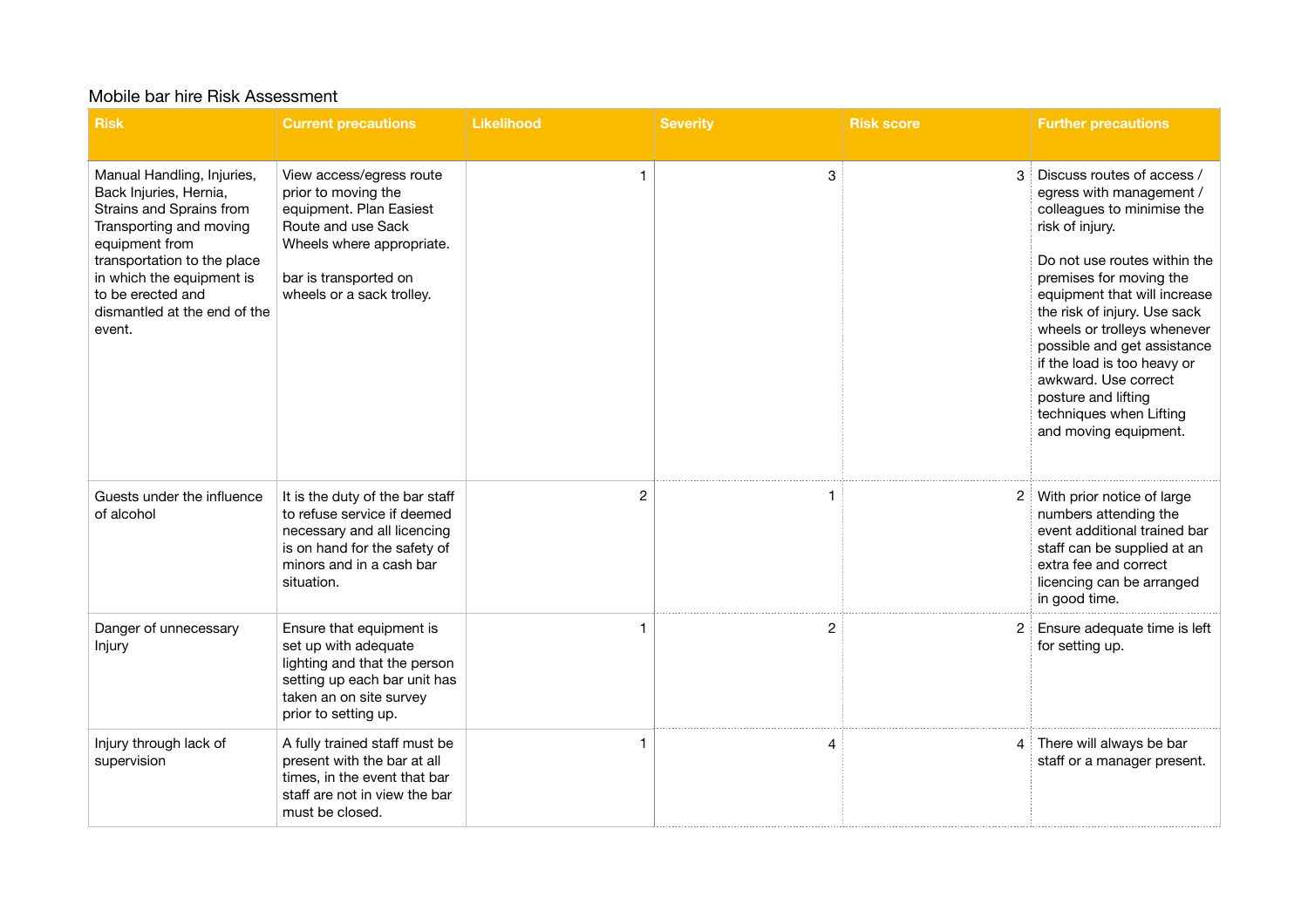| <b>Risk</b>           | <b>Current precautions</b>                                                                                                                                                                              | <b>Likelihood</b> | <b>Severity</b> | <b>Risk score</b> | <b>Further precautions</b>                                                                                                          |
|-----------------------|---------------------------------------------------------------------------------------------------------------------------------------------------------------------------------------------------------|-------------------|-----------------|-------------------|-------------------------------------------------------------------------------------------------------------------------------------|
| Bar falling over      | Bar has been fitted with a<br>floor and has been secured<br>with acrylic, reinforced with<br>aluminium frame and<br>secure fixings.                                                                     |                   | $\overline{2}$  | $\overline{2}$    | N/A                                                                                                                                 |
| Staff or guest injury | Bar has been correctly<br>fitted by professional staff<br>and checked thoroughly<br>before event starts.                                                                                                |                   |                 | 4                 | Safety checks are made<br>prior to event starting<br>including quality of the bar<br>material, fixings and<br>additional equipment. |
| Electrocution         | Electrical units are visually<br>inspected for obvious<br>faults. All equipment is PAT<br>tested once a year, cables<br>are covered and only<br>trained and insured<br>employees should have<br>access. |                   |                 | 4                 | If sockets are used at the<br>venue, we ask the client<br>that power supplies are<br>suitable and safe.                             |
| Electrocution         | Participants spilling drinks<br>near electrics.                                                                                                                                                         |                   |                 |                   | Wires are taped down<br>where necessary and LED<br>strip lighting is<br>waterproofed.                                               |
|                       |                                                                                                                                                                                                         |                   |                 |                   |                                                                                                                                     |